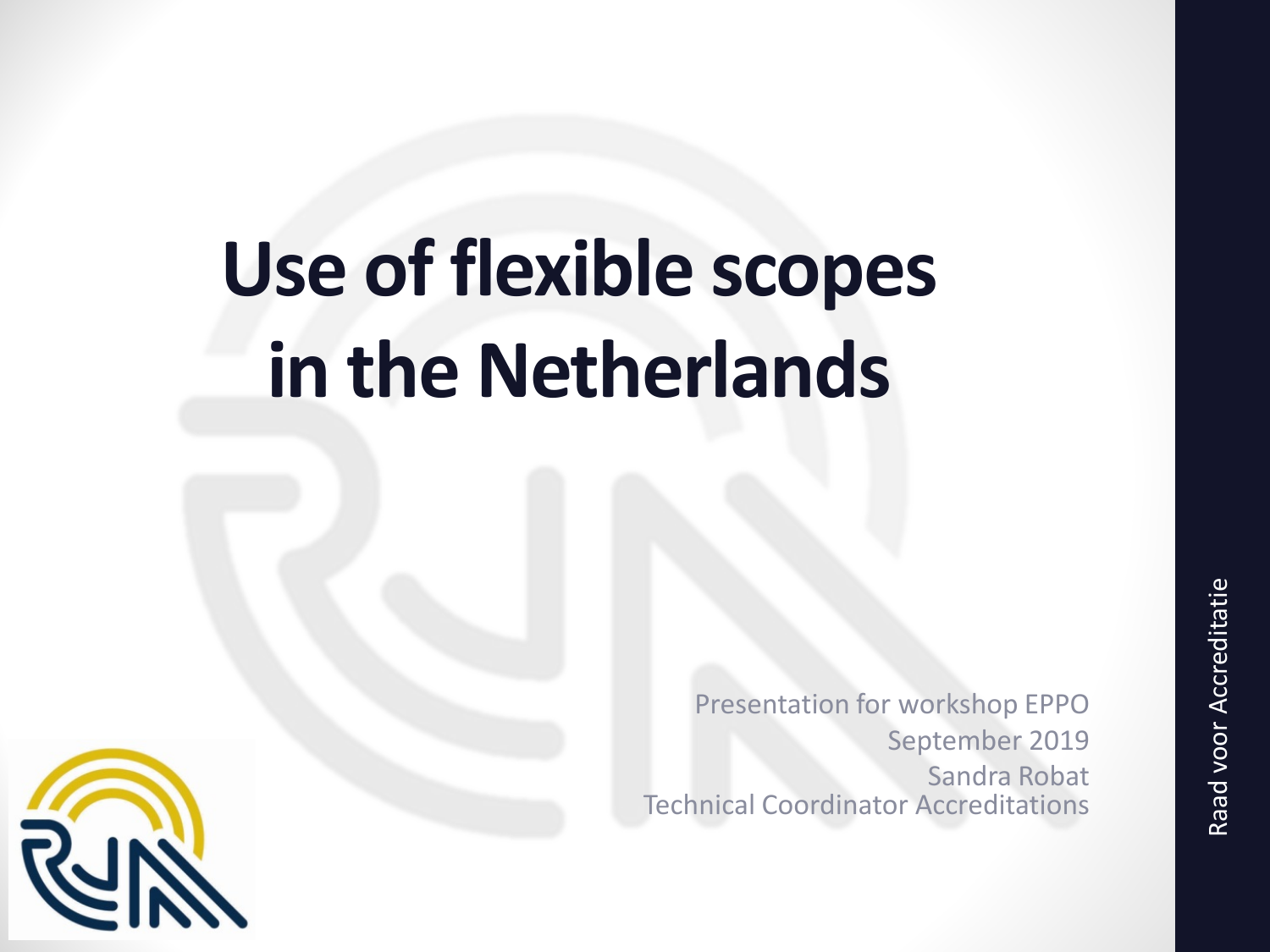## Use of flexible scopes

- •Documents
- Conditions/ Allocation
- Scope description
- •Difference fixed and flexible scope

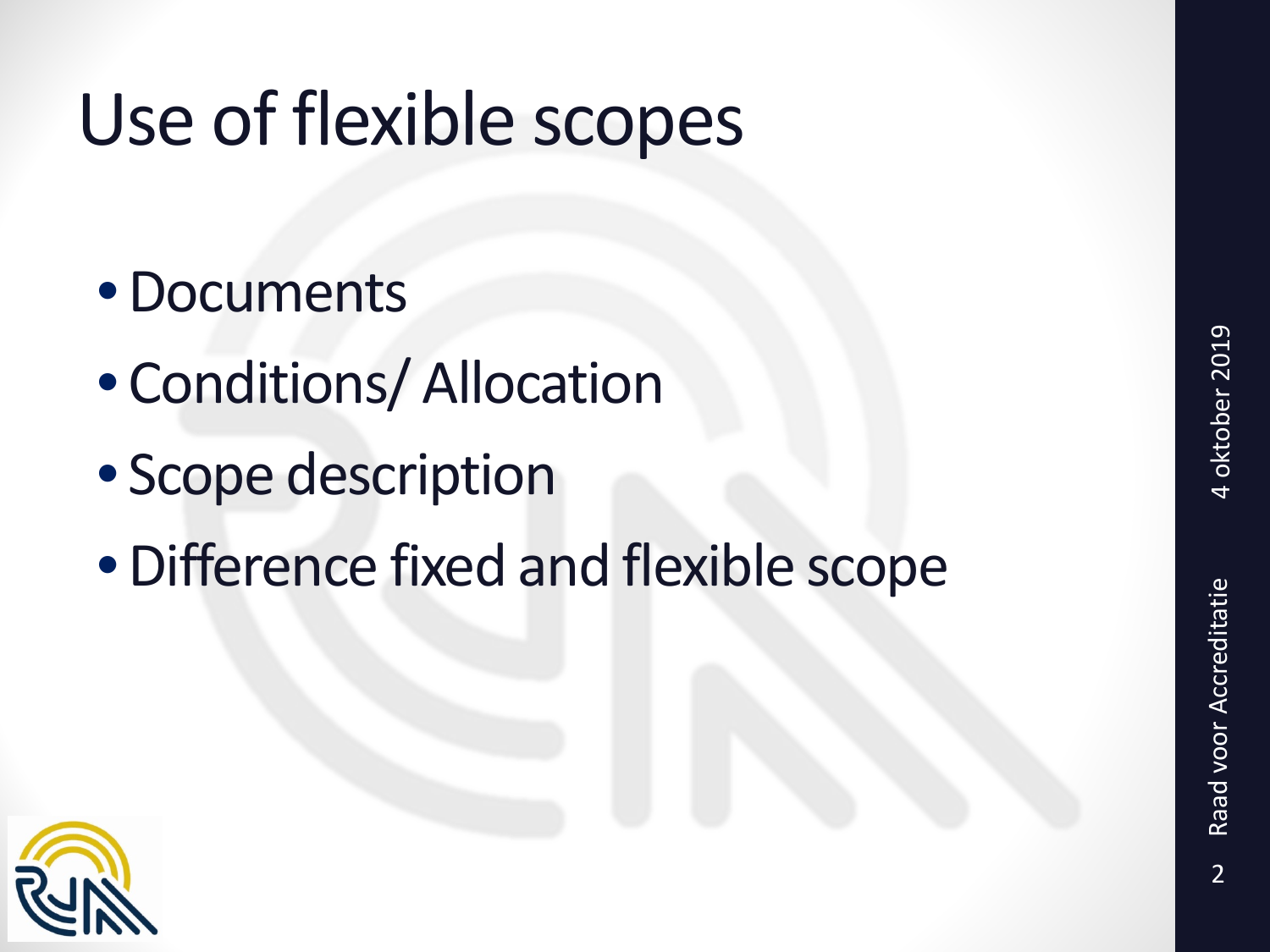#### Documents

- ILAC G18, Guideline for the Formulation of Scopes of Accreditation for Laboratories
- EA-2/15 M EA Requirements for the accreditation of flexibel scopes
- RvA- T025 "Scopes of Testing Laboratories"
	- Explanatory document
	- T-documents are mandatory
	- Describes the procedure of the RvA regarding scopes of testing laboratories

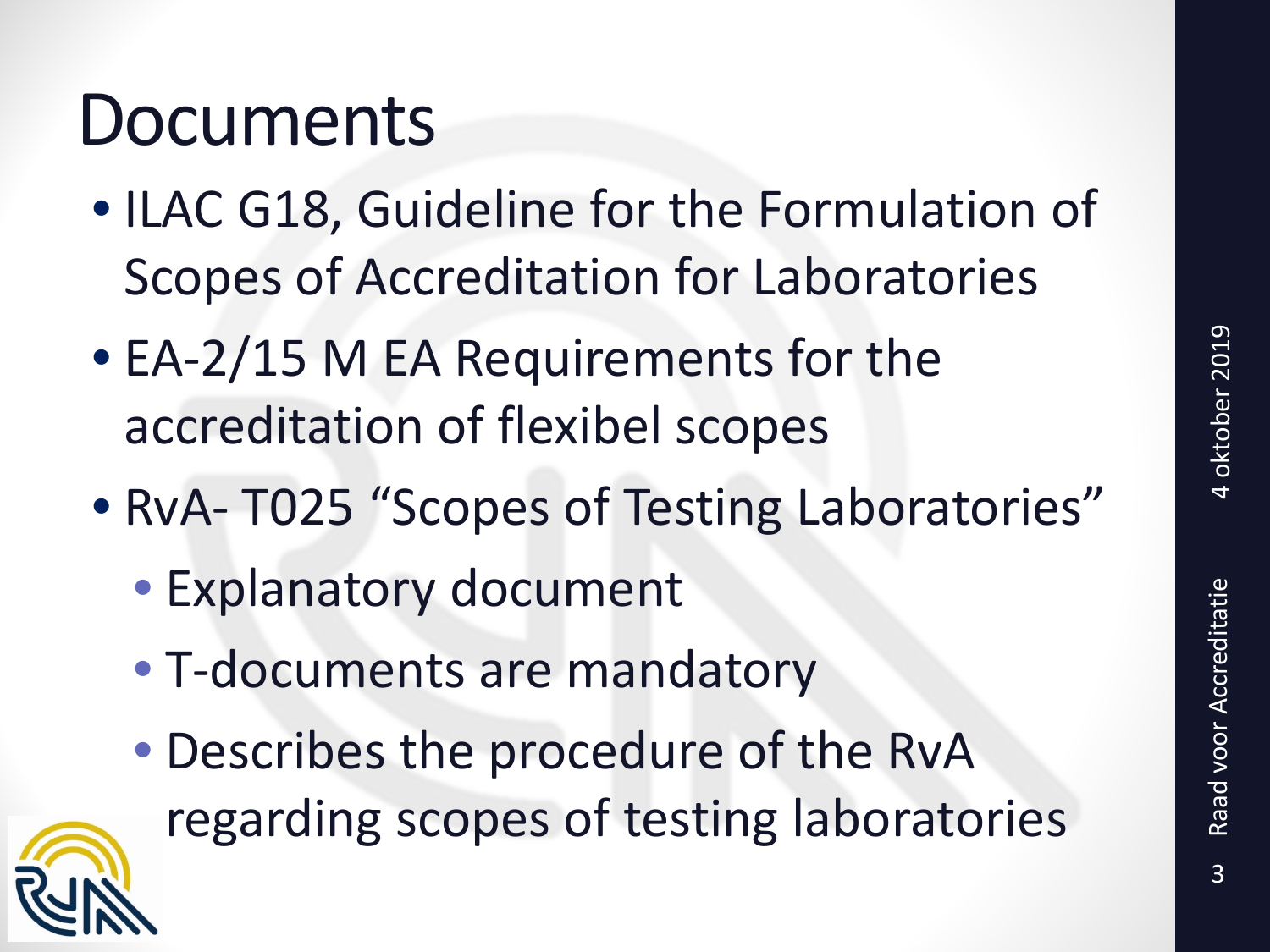### Conditions for flexible scope

The laboratory has a demonstrated expertise in the area of tests to be accredited and/or during previous assessments has demonstrated that it has implemented new and/or revised tests correctly.

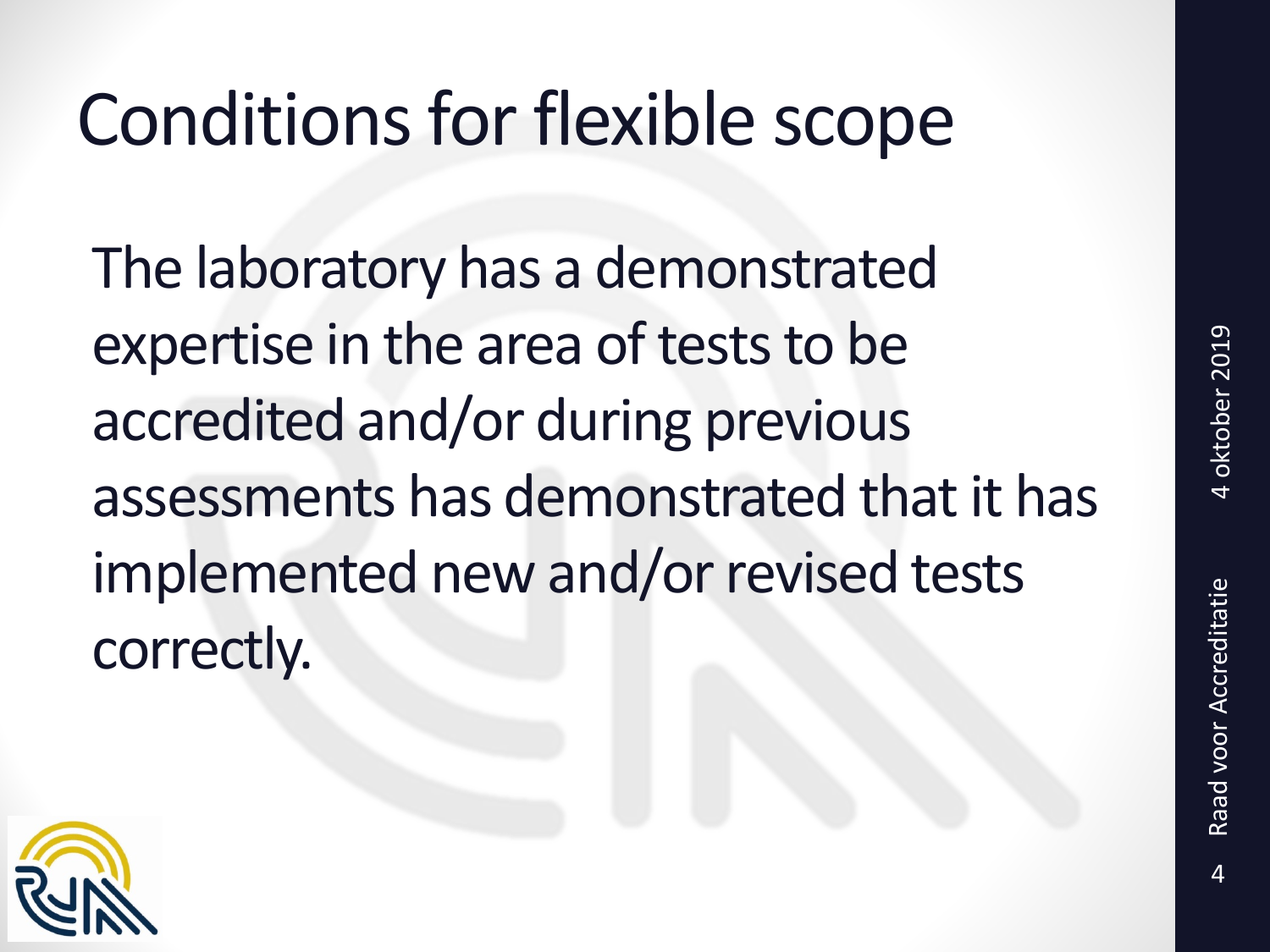### Allocation of flexible scope

- Application for extension on the basis of a detailed practical example
- Procedure
- Competence; tasks and responsibilities
- Validations
- Project documentation
- Internal audit and decision making
- Reports

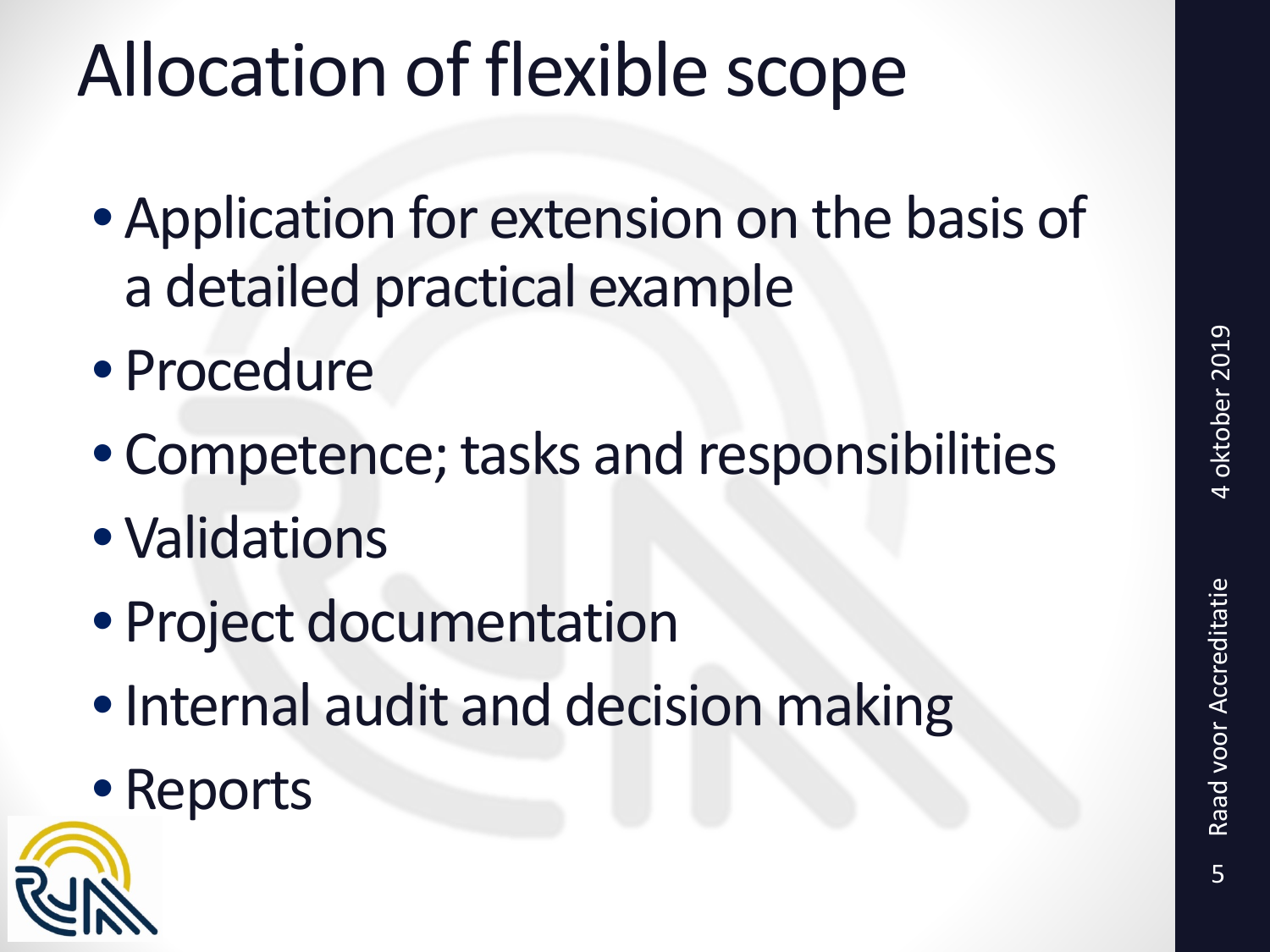### Scope

- •Separate heading
- •Footnote on scope:

"Under this flexible scope, a laboratory is obliged to maintain an up-to-date list of the methods that are carried out under this flexible scope. "

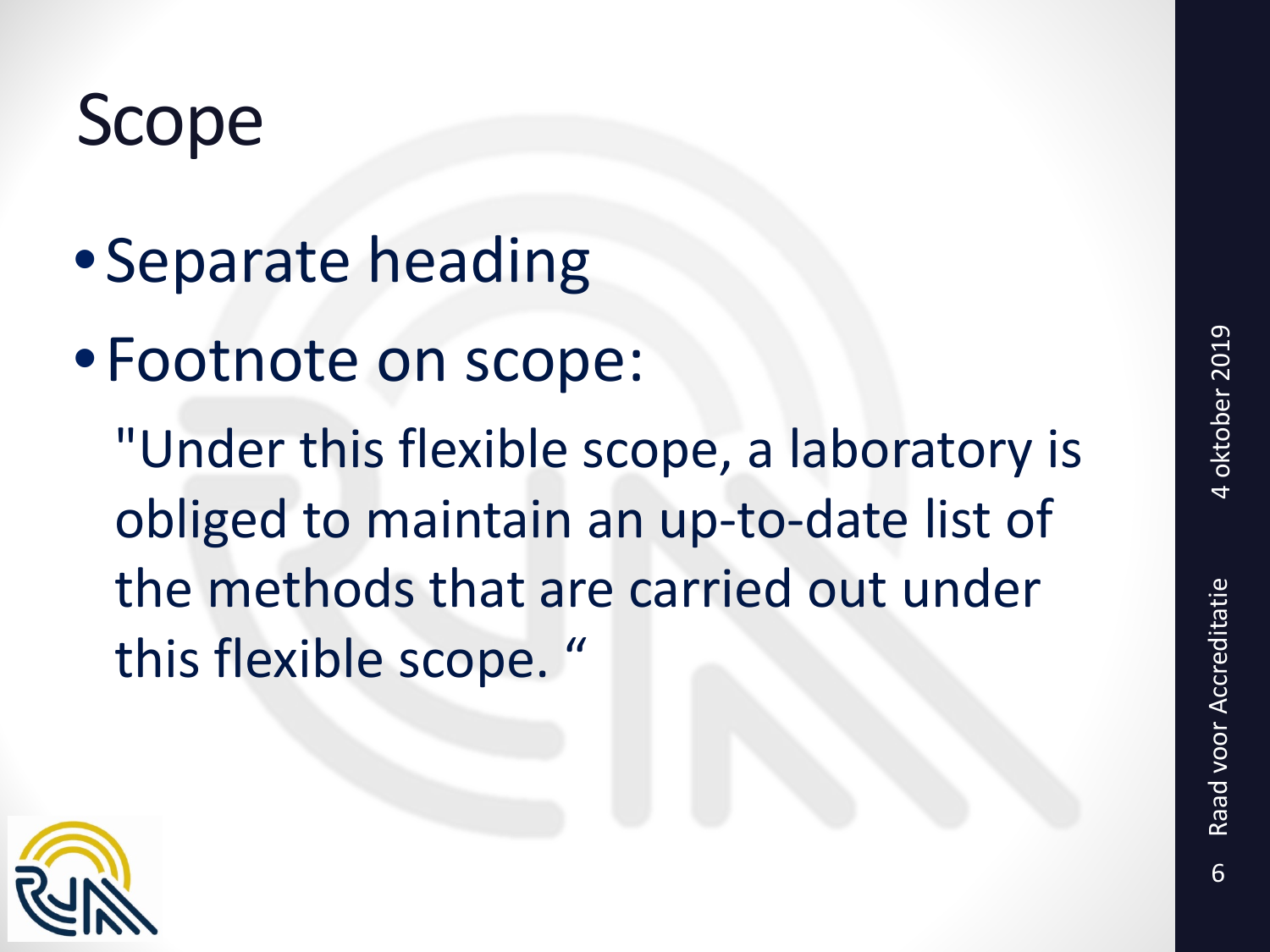#### Example

| Material<br>or<br>product                                           | Type of activity                                                                                                                      | Internal<br>reference<br>number |
|---------------------------------------------------------------------|---------------------------------------------------------------------------------------------------------------------------------------|---------------------------------|
| Flexible scope <sup>x</sup>                                         |                                                                                                                                       |                                 |
| Plant<br>material                                                   | Determination of plant viruses and<br>viroids using bioassay (using test<br>plants); DAS-ELISA, PCR, Real-time<br>PCR, PCR-Sequencing | R-XXX                           |
| * Under this flexible scope, a laboratory is obliged to maintain an |                                                                                                                                       |                                 |

up-to-date list of the methods that are carried out under this flexible scope

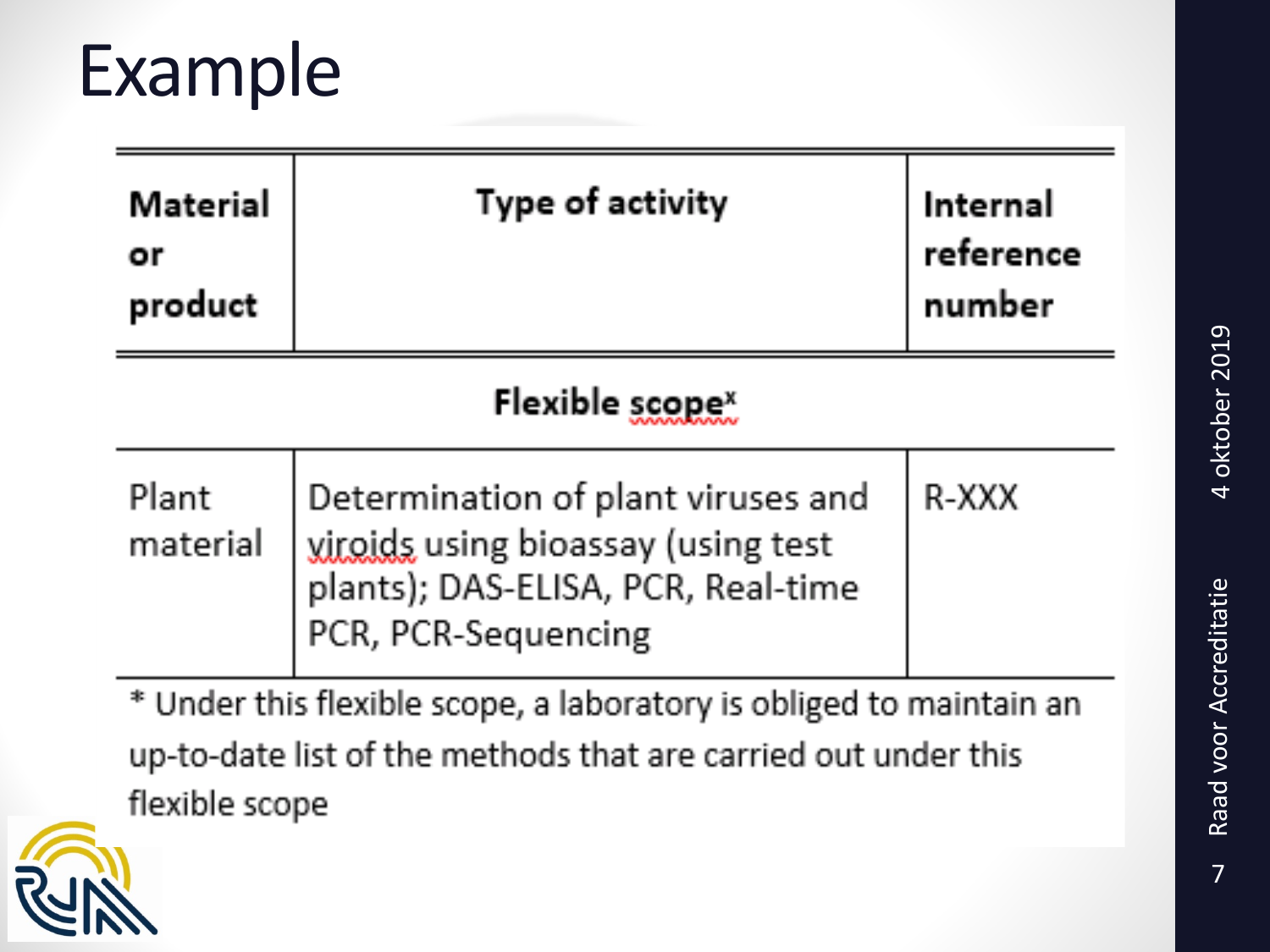### Difference fixed- flexible

- Fixed Report under accreditation after assessment by RvA
- Flexible Report under accreditation before assessment by RvA

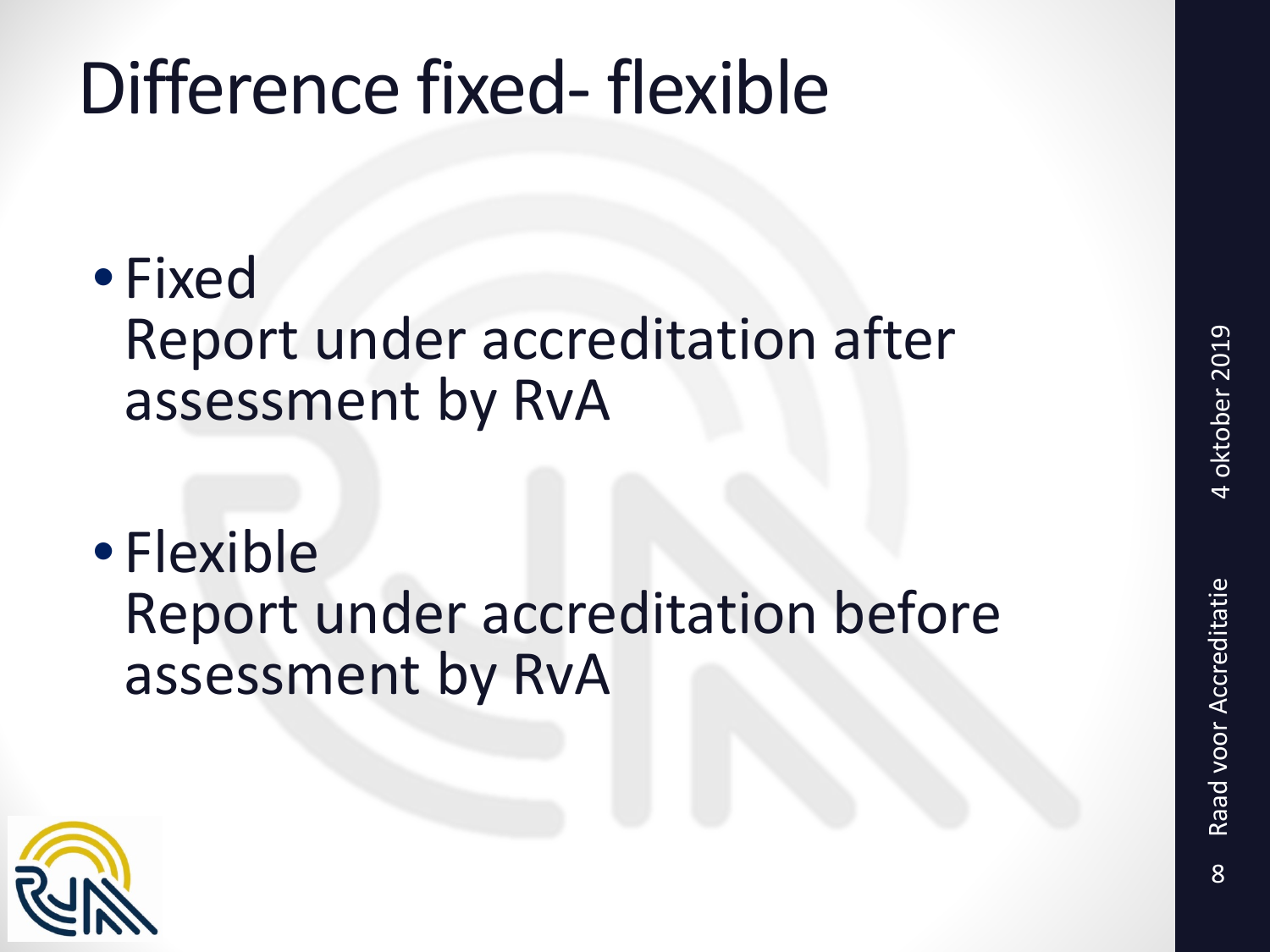#### Difference fixed- flexible

**Extension Fixed**

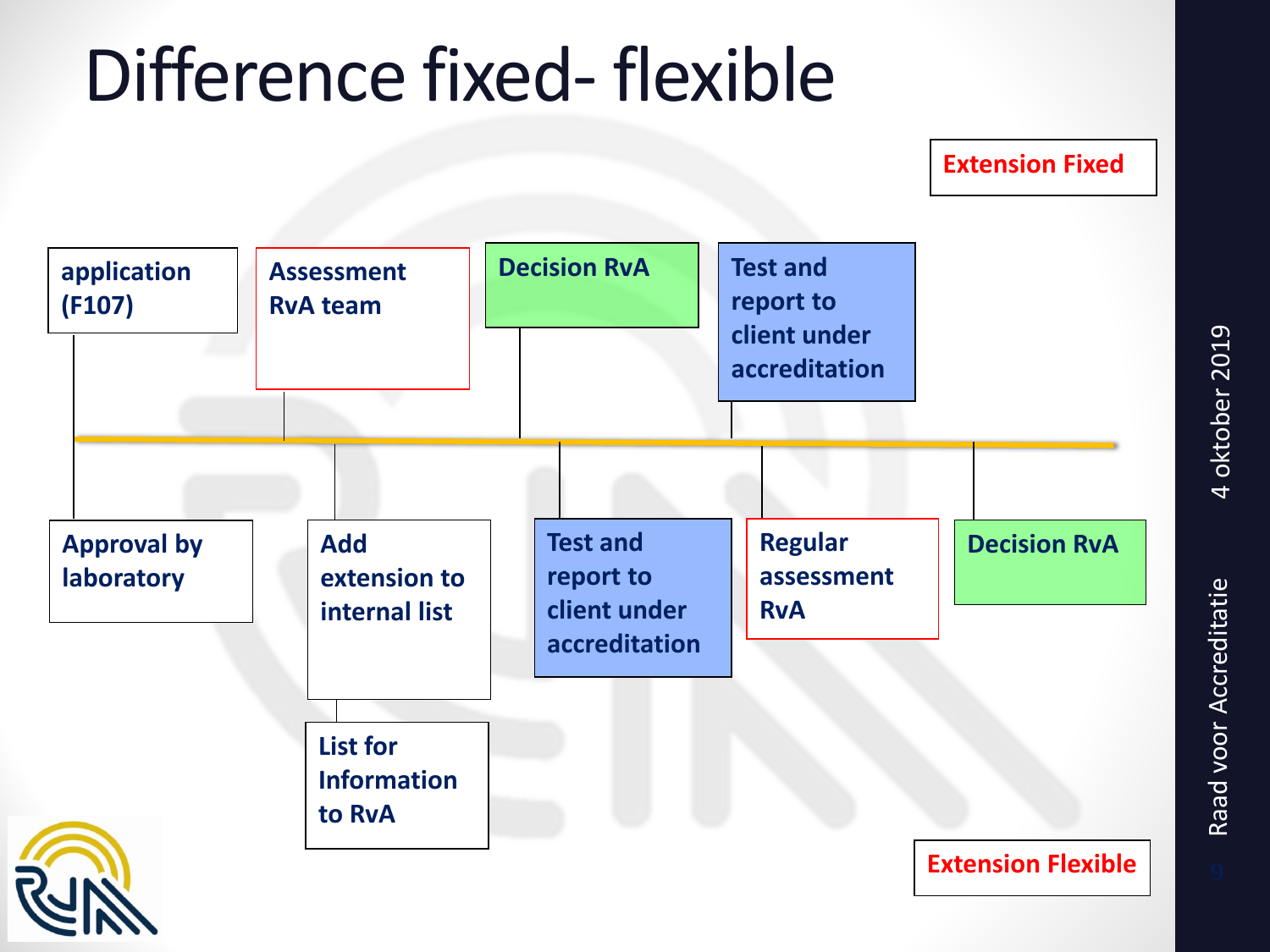#### Consequences flex

- discrepancies found with regard to validation within the (flexible) scope:
	- clients involved have to be notified
	- corrective actions for all areas where the non-conformity could have an impact
	- reports might need to be recalled

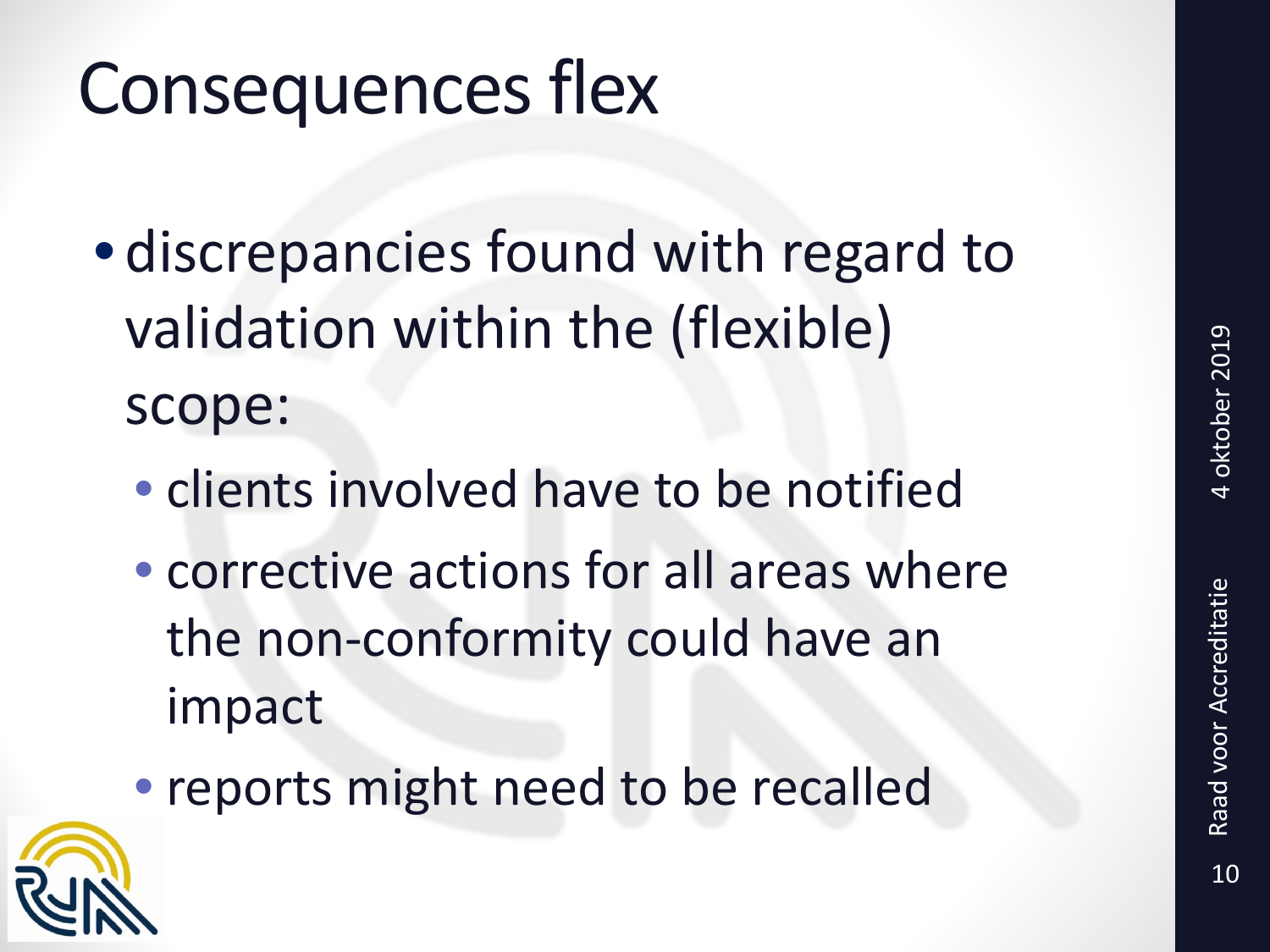### Conclusion

- •Difference between fixed an flexible scope
- Flexible scope is possible if the laboratory has a demonstrated expertise in the area of tests and has implemented new and/or revised tests correctly